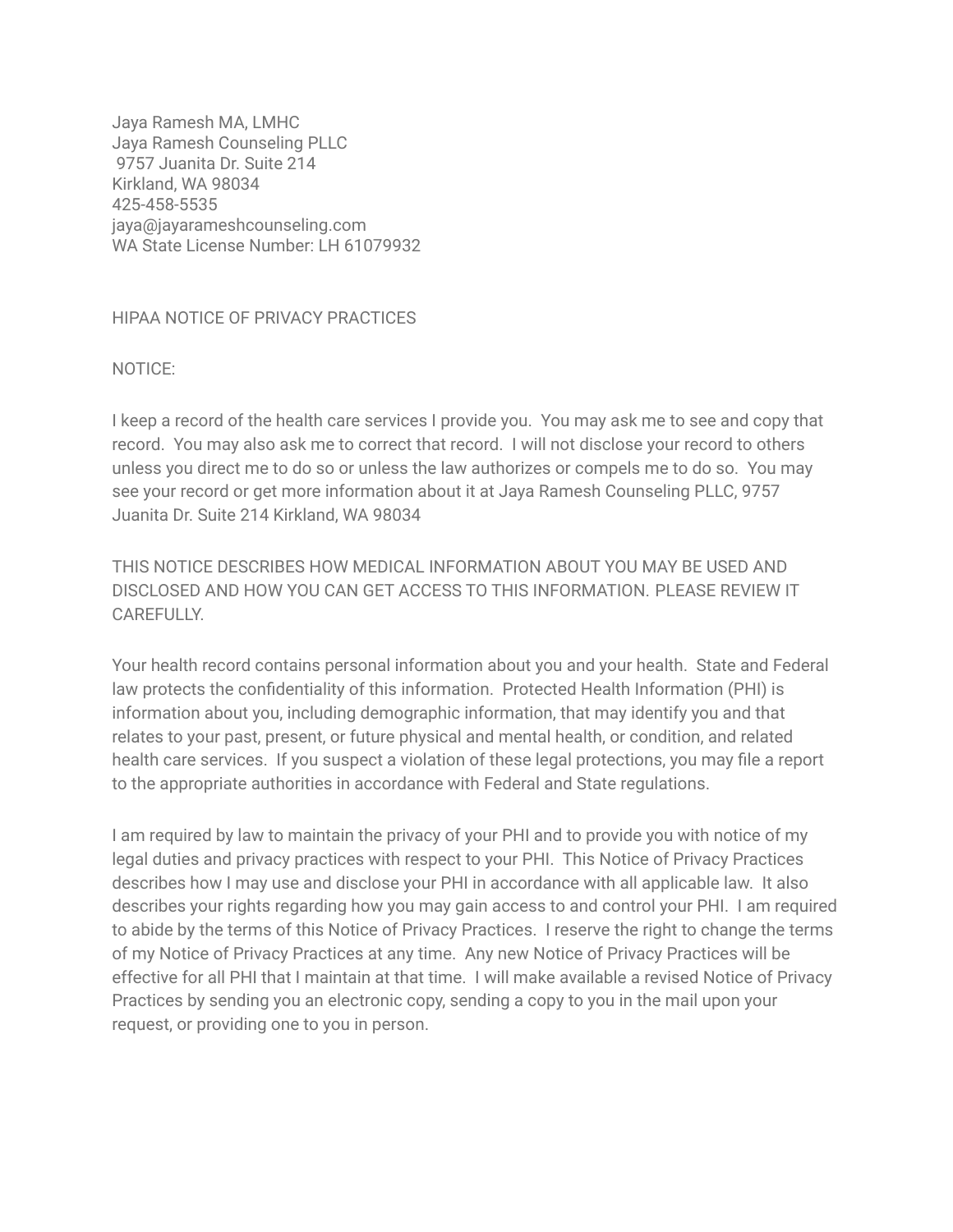How I am permitted to Use and Disclose Your PHI

For Treatment. I may use medical and clinical information about you to provide you with treatment services.

For Payment. I may use and disclose medical information about you so that I can receive payment for the treatment services provided to you.

For Healthcare Operations. I may use and disclose your protected PHI for certain purposes in connection with the operation of my professional practice, including supervision and consultation.

Without Your Authorization. State and Federal law also permits me to disclose information about you without your authorization in a limited number of situations, such as with a court order.

With Authorization. I must obtain written authorization from you for other uses and disclosures of your PHI. You may revoke such authorizations in writing in accordance with 45 CFR. 164.508(b)(5).

Incidental Use and Disclosure. I am not required to eliminate every risk of an incidental use or disclosure of your PHI. Specifically, a use or disclosure of your PHI that occurs as a result of, or incident to an otherwise permitted use or disclosure is permitted as long as I have adopted reasonable safeguards to protect your PHI, and the information being shared was limited to the minimum necessary.

Examples of How I May Use and Disclose Your PHI

Listed below are examples of the uses and disclosures that I may make of your PHI. These examples are not meant to be a complete list of all possible disclosures, rather, they are illustrative of the types of uses and disclosures that may be made.

Treatment. Your PHI may be used and disclosed by me for the purpose of providing, coordinating, or managing your health care treatment and any related services. This may include coordination or management of your health care with a third party, consultation or supervision activities with other health care providers, or referral to another provider for health care services.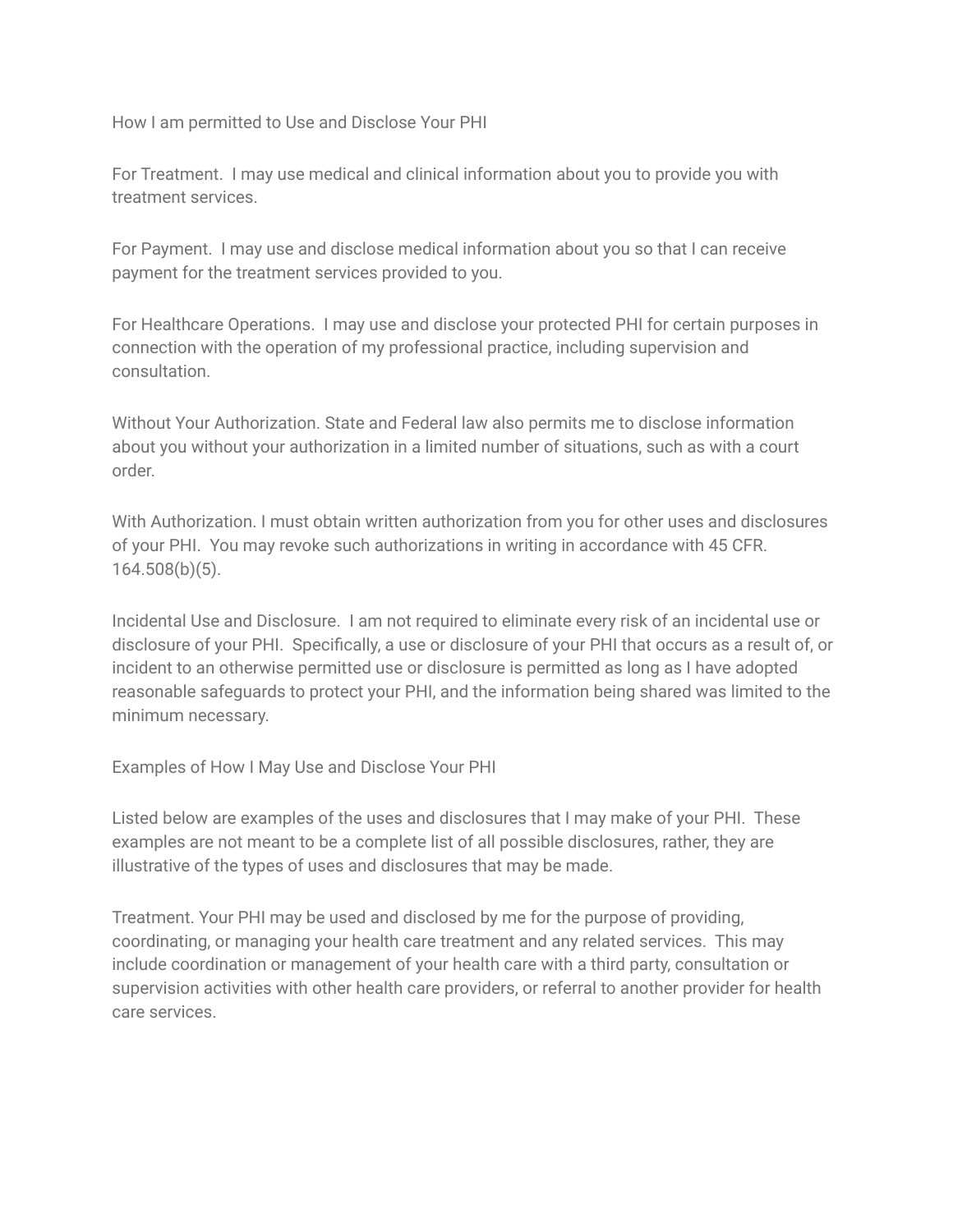Payment. I may use your PHI to obtain payment for your health care services. This may include providing information to a third party payor, or, in the case of unpaid fees, submitting your name and amount owed to a collection agency.

Healthcare Operations. I may use or disclose your PHI in order to support the business activities of my professional practice including; disclosures to others for health care education, or to provide planning, quality assurance, peer review, or administrative, legal, financial, or actuarial services to assist in the delivery of health care, provided I have a written contract with the business that prohibits it from re-disclosing your PHI and requires it to safeguard the privacy of your PHI. I may also contact you to remind you of your appointments.

Other Uses and Disclosures That Do Not Require Your Authorization

Required by Law. I may use or disclose your PHI to the extent that the use or disclosure is required by law, made in compliance with the law, and limited to the relevant requirements of the law. Examples of this type of disclosure include healthcare licensure related reports, public health reports, and law enforcement reports. Under the law, I must make certain disclosures of your PHI to you upon your request. In addition, I must make disclosures to the US Secretary of the Department of Health and Human Services for the purpose of investigating or determining my compliance with the requirements of privacy rules.

Health Oversight. I may disclose PHI to a health oversight agency for activities authorized by law, such as audits, investigations, and inspections. Oversight agencies seeking this information include government agencies and organizations that provide financial assistance to the program (such as third-party payors) and peer review organizations performing utilization and quality control. If I disclose PHI to a health oversight agency, I will have an agreement in place that requires the agency to safeguard the privacy of your information.

Abuse or Neglect. I may disclose your PHI to a state or local agency that is authorized by law to receive reports of abuse or neglect. However, the information we disclose is limited to only that information which is necessary to make the required mandated report.

Deceased Clients. I may disclose PHI regarding deceased clients for the purpose of determining the cause of death, in connection with laws requiring the collection of death or other vital statistics, or permitting inquiry into the cause of death.

Research. I may disclose PHI to researchers if (a) an Institutional Review Board reviews and approves the research and a waiver to the authorization requirement; (b) the researchers establish protocols to ensure the privacy of your PHI; and (c) the researchers agree to maintain the security of your PHI in accordance with applicable laws and regulations.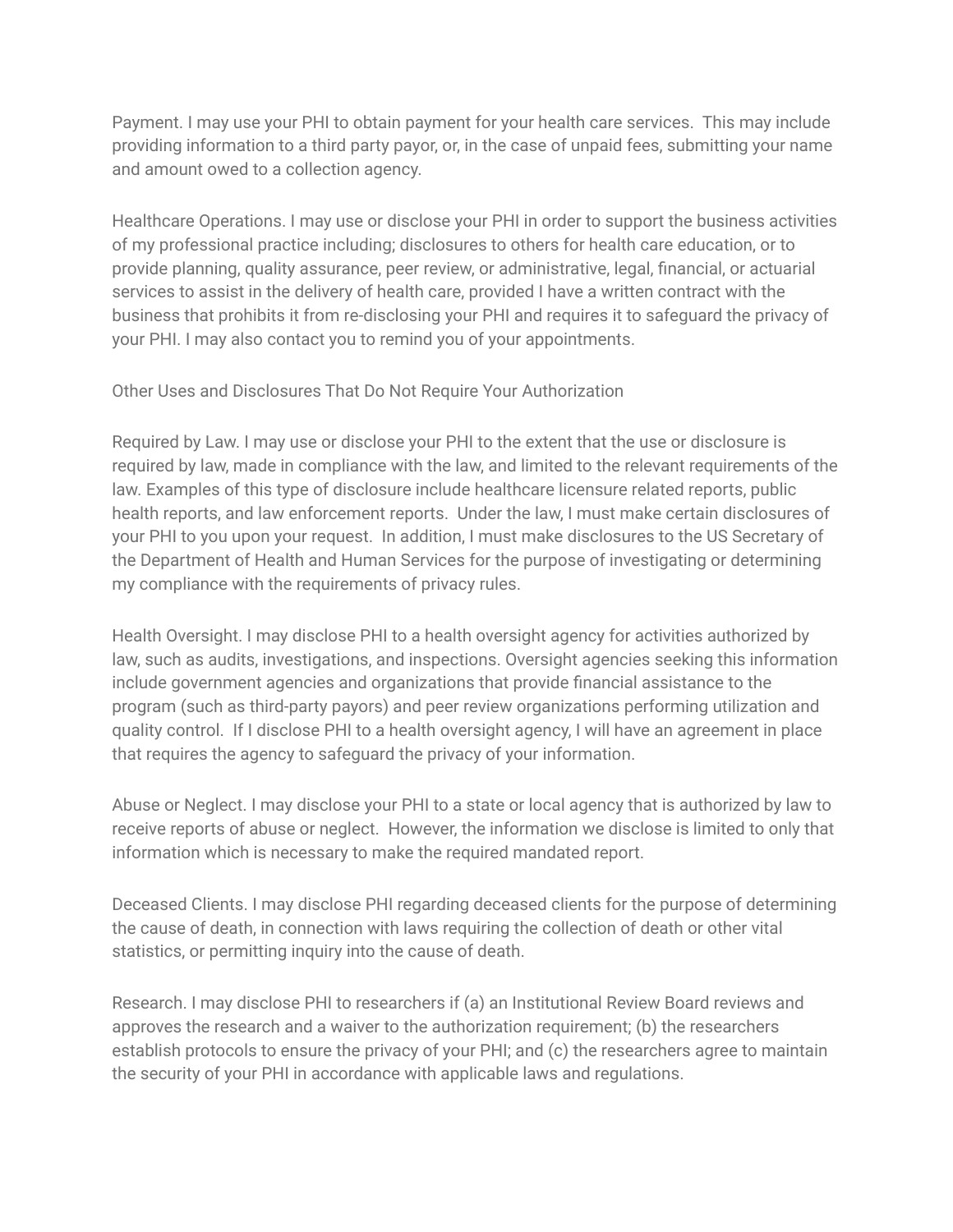Criminal Activity or Threats to Personal Safety. I may disclose your PHI to law enforcement officials if I reasonably believe that the disclosure will avoid or minimize an imminent threat to the health or safety of yourself or any third party.

Compulsory Process. I may be required to disclose your PHI if a court of competent jurisdiction issues an appropriate order, and if the rule of privilege has been determined not to apply. I may be required to disclose your PHI if I have been notified in writing at least fourteen days in advance of a subpoena or other legal demand, no protective order has been obtained, and a competent judicial officer has determined that the rule of privilege does not apply.

\*\*Essential Government Functions. \*\*I may be required to disclose your PHI for certain essential government functions. Such functions include: assuring proper execution of a military mission, conducting intelligence and national security activities that are authorized by law, providing protective services to the President, making medical suitability determinations for U.S. State Department employees, protecting the health and safety of inmates or employees in a correctional institution, and determining eligibility for or conducting enrollment in certain government benefit programs.

Law Enforcement Purposes*.* I may be authorized to disclose your PHI to law enforcement officials for law enforcement purposes under the following six circumstances, and subject to specified conditions: (1) as required by law (including court orders, court-ordered warrants, subpoenas) and administrative requests; (2) to identify or locate a suspect, fugitive, material witness, or missing person; (3) in response to a law enforcement official's request for information about a victim or suspected victim of a crime; (4) to alert law enforcement of a person's death, if I suspect that criminal activity caused the death; (5) when I believe that protected health information is evidence of a crime that occurred on my premises; and (6) in a medical emergency not occurring on my premises, when necessary to inform law enforcement about the commission and nature of a crime, the location of the crime or crime victims, and the perpetrator of the crime.

Psychotherapy Notes. If kept as separate records, I must obtain your authorization to use or disclose psychotherapy notes with the following exceptions. I may use the notes for your treatment. I may also use or disclose, without your authorization, the psychotherapy notes for my own training, to defend myself in legal or administrative proceedings initiated by you, as required by the Washington Department of Health or the US Department of Health and Human Services to investigate or determine my compliance with applicable regulations, to avoid or minimize an imminent threat to anyone's health or safety, to a health oversight agency for lawful oversight, for the lawful activities of a coroner or medical examiner or as otherwise required by law.

Uses and Disclosures of PHI With Your Written Authorization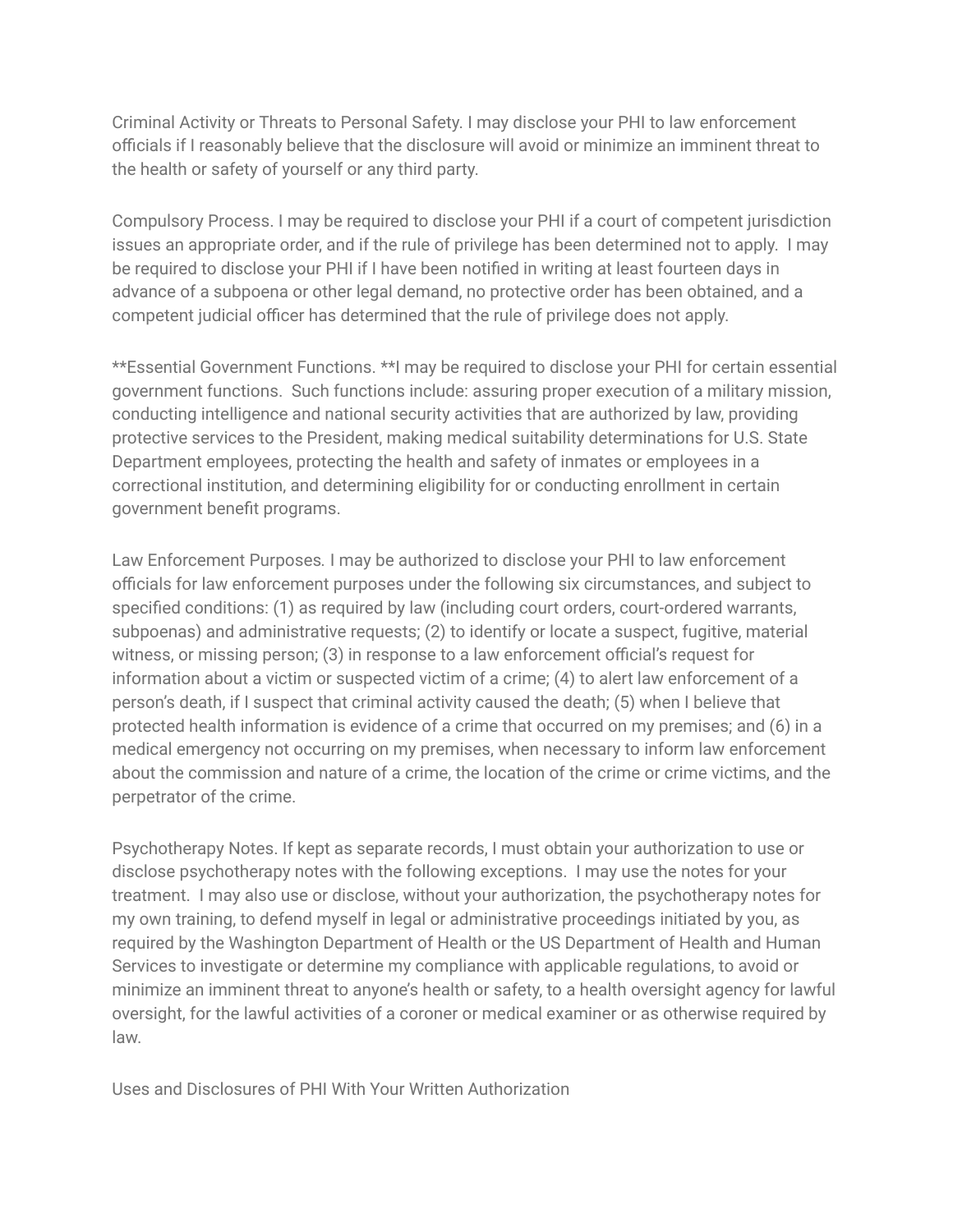Other uses and disclosures of your PHI will be made only with your written authorization. I will not make any other uses or disclosures of your psychotherapy notes, I will not use or disclosure your PHI for marketing proposes, and I will not sell your PHI without your authorization. You may revoke your authorization in writing at any time. Such revocation of authorization will not be effective for actions I may have taken in reliance on your authorization of the use or disclosure.

## Your Rights Regarding Your PHI

You have the following rights regarding PHI that I maintain about you. Any requests with respect to these rights must be in writing. A brief description of how you may exercise these rights is included.

Right of Access to Inspect and Copy. You may inspect and obtain a copy of your PHI that is contained in a designated record set for as long as I maintain the record. A "designated record set" contains medical and billing records and any other records that I use for making decisions about you. Your request must be in writing. I may charge you a reasonable cost-based fee for the copying and transmitting of your PHI. I can deny you access to your PHI in certain circumstances. In some of those cases, you will have a right of recourse to the denial of access. Please contact me if you have questions about access to your medical record.

Right to Amend. You may request, in writing, that I amend your PHI that has been included in a designated record set. In certain cases, I may deny your request for an amendment. If I deny your request for amendment, you have the right to file a statement of disagreement with me. I may prepare a rebuttal to your statement and will provide you with a copy of any such rebuttal.

Right to an Accounting of Disclosures. You may request an accounting of disclosures made for treatment purposes or made as a result of your authorization, for a period of up to six years, excluding disclosures made to you. I may charge you a reasonable fee if you request more than one accounting in any 12-month period. Please contact me if you have questions about accounting of disclosures.

Right to Request Restrictions. You have the right to ask me not to use or disclose any part of your PHI for treatment, payment or health care operations or to family members involved in your care. Your request for restrictions must be in writing and I am not required to agree to such restrictions. Please contact me if you would like to request restrictions on the disclosure of your PHI. You also have the right to restrict certain disclosures of your PHI to your health plan if you pay out of pocket in full for the health care I provide to you.

Right to Request Confidential Communication. You have the right to request to receive confidential communications from me by alternative means or at an alternative location. I will